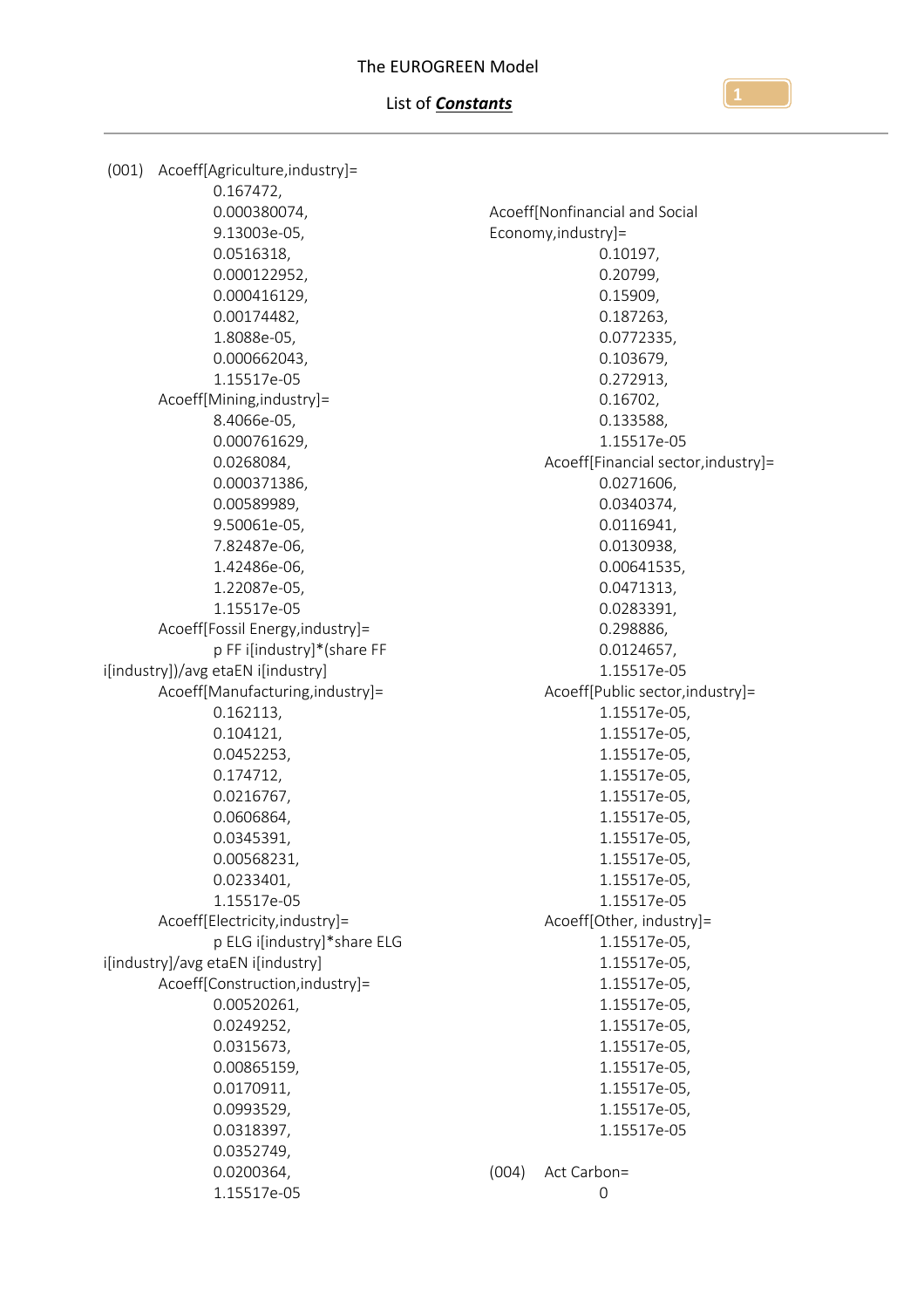| (006)                                             | act Dep=<br>0                                                                                              |       | coef CO2 HH[liquid]=<br>9.304<br>coef CO2 HH[gas]=<br>4.1868                              |
|---------------------------------------------------|------------------------------------------------------------------------------------------------------------|-------|-------------------------------------------------------------------------------------------|
| (007)                                             | act DG=<br>0                                                                                               | (072) | coef H week i[industry]=<br>1.23,<br>0.93,                                                |
| (011)                                             | act Nucl zero=<br>0                                                                                        |       | 0.91,<br>0.94,<br>0.88,                                                                   |
| (012)                                             | act strong DG=<br>$\mathsf{O}\xspace$                                                                      |       | 1.02,<br>0.88,<br>0.91,                                                                   |
| (017)                                             | alphaV j[skill]=<br>0.2, 0.8, 0.7                                                                          |       | 0.89,<br>0.69                                                                             |
| (018)                                             | alphaV Kap=<br>0.8                                                                                         | (073) | coef initial Debt i[industry] : EXCEPT:<br>[Manufacturing], [Public sector<br>],[Mining]= |
| (046)                                             | $BI P =$<br>$\mathsf{O}\xspace$                                                                            |       | 0.4<br>coef initial Debt i[Manufacturing]=<br>0.2                                         |
| (049)                                             | BI total per capita=<br>5580                                                                               |       | coef initial Debt i[Public sector]=<br>0.2<br>coef initial Debt i[Mining]=                |
| (058)                                             | CO2 for carbon Tax[Agriculture]=<br>ი                                                                      |       | 0.2                                                                                       |
|                                                   | CO2 for carbon Tax[Mining]=<br>CO2 i[Mining]<br>CO2 for carbon Tax[Fossil Energy]=<br>$\Omega$             | (074) | coef Job polarization j[skill]=<br>1.5,<br>$-5,$<br>3.5                                   |
|                                                   | CO2 for carbon Tax[Manufacturing]=<br>CO2 i[Manufacturing]<br>CO2 for carbon Tax[Electricity]=<br>$\Omega$ | (075) | coef k nonprod=<br>0.0365                                                                 |
|                                                   | CO2 for carbon Tax[Construction]=<br>CO2 i[Construction]<br>CO2 for carbon Tax[Nonfinancial and            | (076) | coef lambda impact j[skill]=<br>0.99,<br>0.985,                                           |
| Social Economy]=<br>CO2 i[Nonfinancial and Social |                                                                                                            |       | 1.052                                                                                     |
|                                                   | Economy]-4000<br>CO2 for carbon Tax[Financial sector]=<br>CO2 i[Financial sector]                          | (077) | coef Lev=<br>0.37                                                                         |
|                                                   | CO2 for carbon Tax[Public sector]=<br>$\overline{0}$<br>CO2 for carbon Tax[Other]=                         | (078) | coef pEN[industry]=<br>0,0,0,0,0,0,0,0,0,0                                                |
|                                                   | CO2 i[Other]                                                                                               | (079) | coef taxD613=<br>0.85                                                                     |
| (068)                                             | coef CO2 HH[solid]=<br>11.1648                                                                             | (080) | coefCO2 nrg i[solid,industry]=                                                            |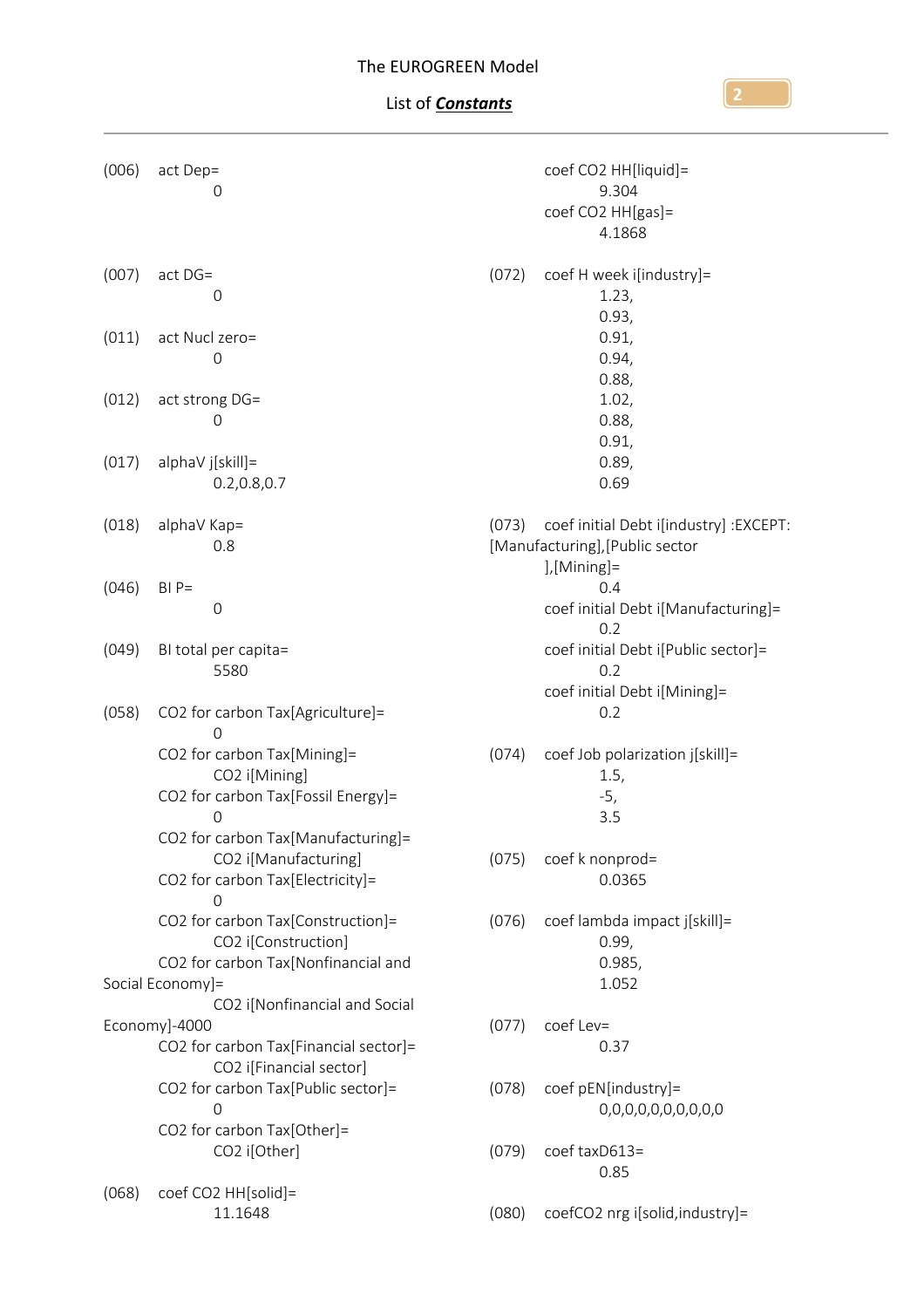| 31.5078,<br>12.7689,<br>8.12759,<br>3.80622,<br>4.21522,<br>14.8784,<br>2.04149,<br>2.24079,<br>6.76154, |                                                                | (083) |  |  |
|----------------------------------------------------------------------------------------------------------|----------------------------------------------------------------|-------|--|--|
| 0                                                                                                        |                                                                |       |  |  |
| coefCO2 nrg i[liquid, industry]=<br>26.2565,<br>10.6407,                                                 |                                                                | (084) |  |  |
| 6.77299,<br>3.17185,<br>3.51268,                                                                         |                                                                | (088) |  |  |
| 12.3987,<br>1.70124,<br>1.86733,                                                                         |                                                                | (096) |  |  |
| 5.63461,<br>0                                                                                            | coefCO2 nrg i[gas, industry]=                                  |       |  |  |
| 11.8154,<br>4.78833,<br>3.04785,<br>1.42733,<br>1.58071,<br>5.57941,                                     |                                                                |       |  |  |
| 0.765558,<br>0.840298,<br>2.53558,<br>0                                                                  |                                                                | (116) |  |  |
| (082) cost ETS i[Agriculture]=<br>O                                                                      |                                                                |       |  |  |
| cost ETS i[Mining]=<br>0<br>cost ETS i[Fossil Energy]=                                                   |                                                                |       |  |  |
| i[Fossil Energy])*p ETS<br>cost ETS i[Manufacturing]=                                                    | (CO2 i[Fossil Energy]-Free ETS<br>(CO2 i[Manufacturing]*0.61 - |       |  |  |
| Free ETS i[Manufacturing])*p ETS<br>cost ETS i[Electricity]=                                             | (CO2 i[Electricity]-Free ETS                                   |       |  |  |
| i[Electricity])*p ETS<br>cost ETS i[Construction]=<br>0                                                  |                                                                | (118) |  |  |
| cost ETS i[Nonfinancial and Social<br>Economy]=                                                          |                                                                |       |  |  |

|       | 4000*p ETS                                                                                                                                                                                                                                                                                                                                            |
|-------|-------------------------------------------------------------------------------------------------------------------------------------------------------------------------------------------------------------------------------------------------------------------------------------------------------------------------------------------------------|
|       | cost ETS i[Financial sector]=                                                                                                                                                                                                                                                                                                                         |
|       | $\left( \right)$<br>cost ETS i[Public sector]=                                                                                                                                                                                                                                                                                                        |
|       | 0<br>cost ETS i[Other]=<br>0                                                                                                                                                                                                                                                                                                                          |
|       | (083) coverage RSAj ratio[skill]=<br>0.451, 0, 0                                                                                                                                                                                                                                                                                                      |
|       | (084) coverage UB ratio=<br>0.8                                                                                                                                                                                                                                                                                                                       |
|       | $(088)$ CR yearly=<br>0.0161                                                                                                                                                                                                                                                                                                                          |
|       | (096) d inventories[industry]=<br>5541.64,<br>257.899,<br>$-264.123,$<br>402.88,<br>1.07322,<br>929.592,<br>960.643,<br>1.43269,<br>0,<br>0                                                                                                                                                                                                           |
|       | (116) delta Vjf[low, deposits]=<br>0<br>delta Vjf[low,bonds]=<br>. O<br>delta Vjf[low, equities]=<br>Ω<br>delta Vjf[middle, deposits]=<br>0<br>delta Vjf[middle,bonds]=<br>0<br>delta Vjf[middle, equities]=<br>delta Vjf[high, deposits]=<br>delta Dep high<br>delta Vjf[high,bonds]=<br>delta B high<br>delta Vjf[high, equities]=<br>delta Eq high |
| (118) | depr k i[industry]=<br>0.0134,                                                                                                                                                                                                                                                                                                                        |

0.0035,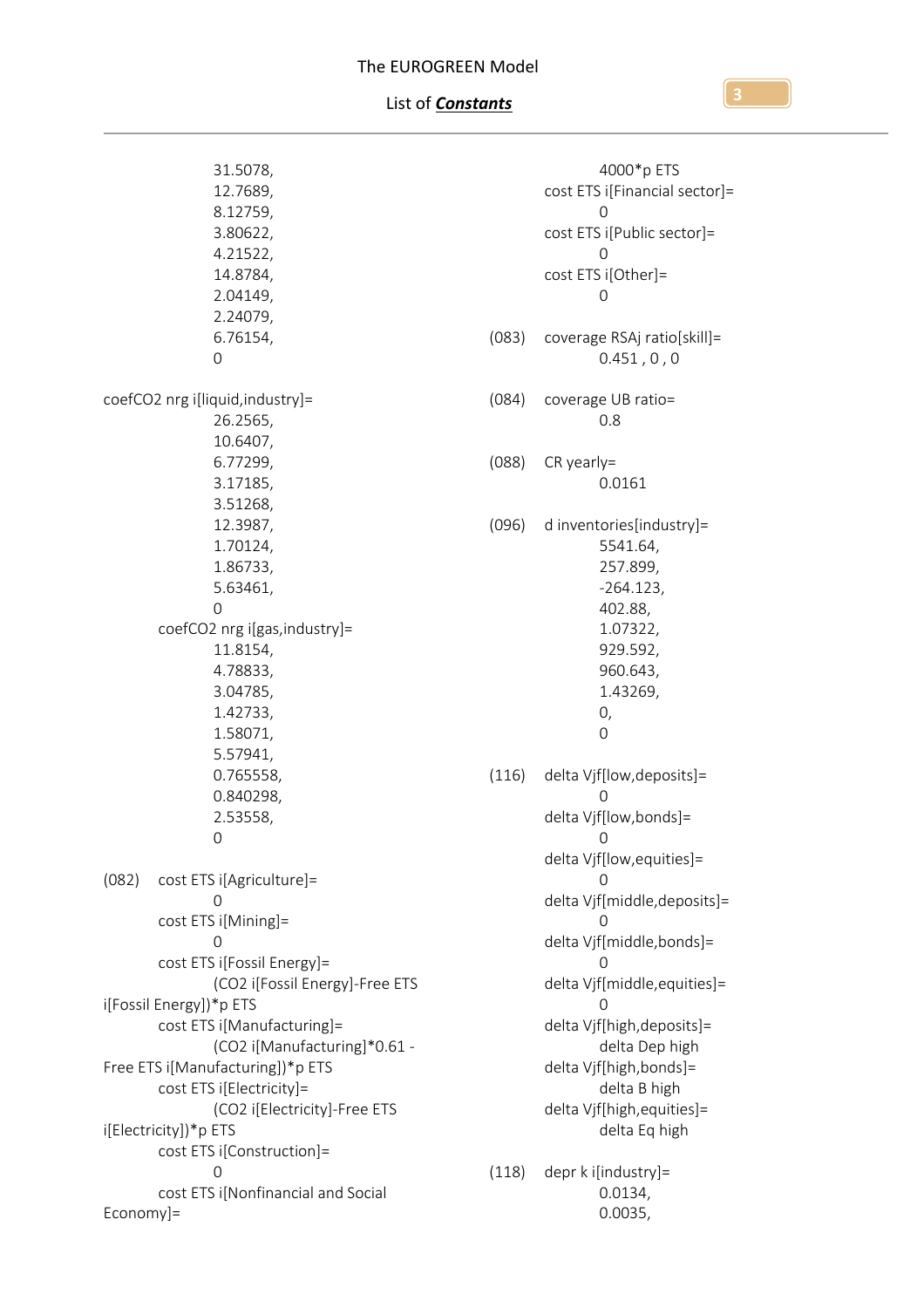# List of *Constants*

|       | 0.016,                     |           |                                    |
|-------|----------------------------|-----------|------------------------------------|
|       | 0.0216,                    | (161)     | Free ETS i[Agriculture]=           |
|       | 0.014,                     |           | $\mathbf 0$                        |
|       | 0.0037,                    |           | Free ETS i[Mining]=                |
|       | 0.0252,                    |           | $\mathbf 0$                        |
|       | 0.0093,                    |           | Free ETS i[Fossil Energy]=         |
|       | 0.01,                      |           | 32458.1*share EN ETS[Fossil        |
|       | 0.01                       | Energy]   |                                    |
|       |                            |           | Free ETS i[Manufacturing]=         |
| (120) | Dvd $j[low]=$              |           | 48000*(1-ramp(0.08333,0,6))        |
|       | 0                          |           | Free ETS i[Electricity]=           |
|       | Dvd j[middle]=             |           | 32458.1*share EN                   |
|       | share Eq middle * Tot Dvd  |           | ETS[Electricity]                   |
|       | Dvd j[high]=               |           | Free ETS i[Nonfinancial and Social |
|       | share Eq high * Tot Dvd    | Economy]= |                                    |
|       |                            |           | 2047.42                            |
|       |                            |           | Free ETS i[Financial sector]=      |
| (122) | Dvd ratio=                 |           | $\mathbf 0$                        |
|       | 0.3                        |           | Free ETS i[Public sector]=         |
|       |                            |           | $\mathbf 0$                        |
| (124) | elast k uc=                |           | Free ETS i[Other]=                 |
|       | 2.5                        |           | $\mathbf 0$                        |
|       |                            |           |                                    |
| (125) | elast p exp=               | (168)     | g EXP exog rate=                   |
|       | 0.8                        |           | $-0.0005$                          |
| (137) | eps k i[industry]=         | (171)     | g Gov FD exog=                     |
|       | 0.5,                       |           | 0.006                              |
|       | 0.19,                      |           |                                    |
|       | 6.1,                       | (177)     | gamma ELG gas[nrg]=                |
|       | 1.35,                      |           | 0.003,                             |
|       | 0.79,                      |           | 0.1574,                            |
|       | 0.21,                      |           | 0.1432,                            |
|       | 1.5,                       |           | 0.6963                             |
|       | 1.81,                      |           |                                    |
|       | 0.359,                     | (178)     | gamma1[industry]=                  |
|       | 0.5                        |           | 1, 1, 1, 1, 1, 1, 1, 1, 1, 1       |
|       |                            |           |                                    |
| (142) | EqDebt ratio=              | (180)     | gamma2 threshold=                  |
|       | 0.133                      |           | 0.6                                |
|       |                            |           |                                    |
| (148) | eta growth exog[industry]= | (182)     | gamma3 threshold=                  |
|       | 0.0025                     |           | 0.3                                |
|       |                            |           |                                    |
| (152) | Extra Dvd i[industry]=     | (184)     | gamma4 threshold=                  |
|       | $\mathbf 0$                |           | 0.65                               |
|       |                            |           |                                    |
| (154) | fertility=                 | (231)     | h week=                            |
|       | 2.11                       |           | 35.093                             |
|       |                            |           |                                    |
| (157) | $FINALTIME = 36$           |           |                                    |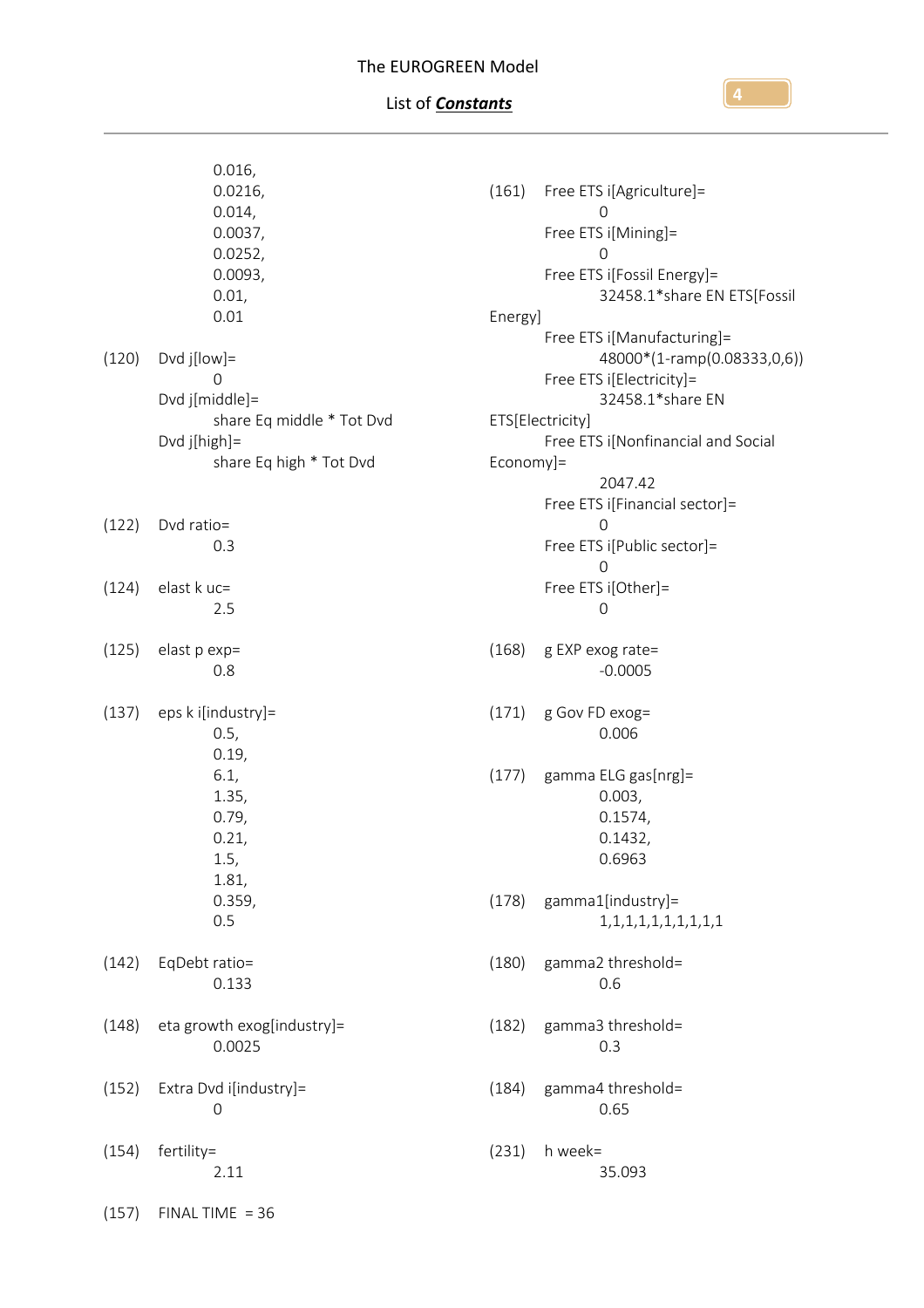| (236)<br>ARRAY( |                                           |                          | Id[from Industry,toIndustry]=TABBED |                     |                     |       | 0.315638,<br>0,                         |
|-----------------|-------------------------------------------|--------------------------|-------------------------------------|---------------------|---------------------|-------|-----------------------------------------|
|                 |                                           | $\mathbf{1}$             | $\mathbf 0$                         | $\mathsf{O}\xspace$ | $\mathsf{O}\xspace$ |       | 0.479121,                               |
|                 | $\mathsf O$                               | $\mathsf{O}\xspace$      | $\mathsf{O}\xspace$                 | $\mathbf 0$         | $\boldsymbol{0}$    |       | 5.49079e-09,                            |
|                 | $\mathbf 0$                               |                          |                                     |                     |                     |       | $\mathbf 0$                             |
|                 |                                           |                          |                                     |                     |                     |       |                                         |
|                 |                                           | $\mathsf{O}\xspace$      | $\mathbf{1}$                        | $\mathsf{O}\xspace$ | $\mathsf{O}\xspace$ |       |                                         |
|                 | $\mathbf 0$                               | $\mathsf{O}$             | $\mathsf{O}\xspace$                 | $\mathbf 0$         | $\mathbf 0$         | (332) | JG Zserv share i[industry]=             |
|                 | $\mathbf 0$                               |                          |                                     |                     |                     |       | 0.00455526,                             |
|                 |                                           | $\mathsf{O}\xspace$      | $\mbox{O}$                          | $\mathbf{1}$        | $\mbox{O}$          |       | 1.99355e-05,                            |
|                 | $\mbox{O}$                                | $\mathsf{O}\xspace$      | $\mathsf{O}\xspace$                 | $\mathsf{O}\xspace$ | $\boldsymbol{0}$    |       | 0.0153918,                              |
|                 | $\mathbf 0$                               |                          |                                     |                     |                     |       | 0.0901731,                              |
|                 |                                           | $\mathsf{O}\xspace$      | $\mathbf 0$                         | $\mathbf 0$         | $\mathbf{1}$        |       | 0.0202328,                              |
|                 | $\mathbf 0$                               | $\mathsf{O}\xspace$      | $\mbox{O}$                          | $\mathbf 0$         | $\boldsymbol{0}$    |       | 0.0831259,                              |
|                 | $\mathsf{O}\xspace$                       |                          |                                     |                     |                     |       | 0.534385,                               |
|                 |                                           | $\mathsf{O}\xspace$      | $\mathbf 0$                         | $\mathbf 0$         | $\mbox{O}$          |       | 0.252116,                               |
|                 | $\,1\,$                                   | $\mathbf 0$              | $\mbox{O}$                          | $\mbox{O}$          | $\boldsymbol{0}$    |       | 1.66129e-09,                            |
|                 | $\mathbf 0$                               |                          |                                     |                     |                     |       | $\mathbf 0$                             |
|                 |                                           | $\mathsf{O}\xspace$      | $\mbox{O}$                          | $\mathsf{O}\xspace$ | $\mbox{O}$          |       |                                         |
|                 | $\mbox{O}$                                | $1\,$                    | $\mathsf{O}\xspace$                 | $\mathsf{O}\xspace$ | $\boldsymbol{0}$    | (335) | jump share Elec=                        |
|                 | $\mathbf 0$                               |                          |                                     |                     |                     |       | 0.005                                   |
|                 |                                           | $\mathsf{O}\xspace$      | $\mbox{O}$                          | $\mbox{O}$          | $\mbox{O}$          |       |                                         |
|                 | $\mathbf 0$                               | $\mathsf{O}\xspace$      | $1\,$                               | $\mathbf 0$         | $\mathbf 0$         | (340) | kappa pk i[industry]=                   |
|                 | $\mathsf{O}\xspace$                       |                          |                                     |                     |                     |       |                                         |
|                 |                                           | $\mathbf 0$              | $\mathsf{O}\xspace$                 | $\mathbf 0$         | $\mbox{O}$          |       | 0,0,0,0.1624,0,0.4616,0.376,0,0,0       |
|                 | $\mbox{O}$                                | $\mathbf 0$              | $\boldsymbol{0}$                    | $\,1\,$             | $\boldsymbol{0}$    |       |                                         |
|                 | $\mathsf{O}\xspace$                       |                          |                                     |                     |                     |       |                                         |
|                 |                                           | $\mathsf{O}\xspace$      | $\boldsymbol{0}$                    | $\mathsf{O}\xspace$ | $\mathsf{O}\xspace$ | (355) | lambda sens p i[industry]=              |
|                 | $\mbox{O}$                                | $\mathbf 0$              | $\mathsf{O}\xspace$                 | $\mathbf 0$         | $\mathbf{1}$        |       | 10,10,50,50,50,50,30,30,0,0             |
|                 | $\mathbf 0$                               | $\mathbf 0$              | $\mathbf 0$                         | $\mathbf 0$         | $\mbox{O}$          | (364) | life expectancy=                        |
|                 | $\mathsf{O}\xspace$                       |                          | $\mathsf{O}\xspace$                 | $\mathsf{O}\xspace$ |                     |       |                                         |
|                 |                                           | $\mathbf 0$              |                                     |                     | $\mbox{O}$          |       | 80                                      |
|                 | 1)                                        |                          |                                     |                     |                     |       | (369) magic CVj=                        |
| (253)           | Infl Target=                              |                          |                                     |                     |                     |       | 0.091                                   |
|                 |                                           | 0.02                     |                                     |                     |                     |       |                                         |
|                 |                                           |                          |                                     |                     |                     | (370) | markup i[industry]=                     |
| (318)           | JG maxNE=                                 |                          |                                     |                     |                     |       | 0.003,                                  |
|                 |                                           |                          |                                     |                     |                     |       |                                         |
|                 |                                           | 300000                   |                                     |                     |                     |       | $-0.0138,$                              |
|                 |                                           |                          |                                     |                     |                     |       | 0.0763,                                 |
| (322)           |                                           | JG Serv share=           |                                     |                     |                     |       | 0.0431,                                 |
|                 |                                           | 0.5                      |                                     |                     |                     |       | 0.1237,                                 |
|                 |                                           |                          |                                     |                     |                     |       | 0.104,                                  |
| (326)           | $JG Z h =$                                |                          |                                     |                     |                     |       | 0.0557,                                 |
|                 |                                           | 13.09                    |                                     |                     |                     |       | 0,                                      |
|                 |                                           |                          |                                     |                     |                     |       | 0,                                      |
| (329)           | JG ZEco share i[industry]=<br>0.00132328, |                          |                                     |                     |                     |       | 0                                       |
|                 |                                           |                          |                                     |                     |                     |       |                                         |
|                 |                                           | 0.000301994,             |                                     |                     |                     | (389) | mu GFCFi[industry]=                     |
|                 |                                           | 0.00601242,<br>0.192798, |                                     |                     |                     |       |                                         |
|                 |                                           | 0.00480445,              |                                     |                     |                     |       | 0.2,0.2,0.2,0.2,0.2,0.2,0.2,0.2,0.2,0.2 |
|                 |                                           |                          |                                     |                     |                     |       |                                         |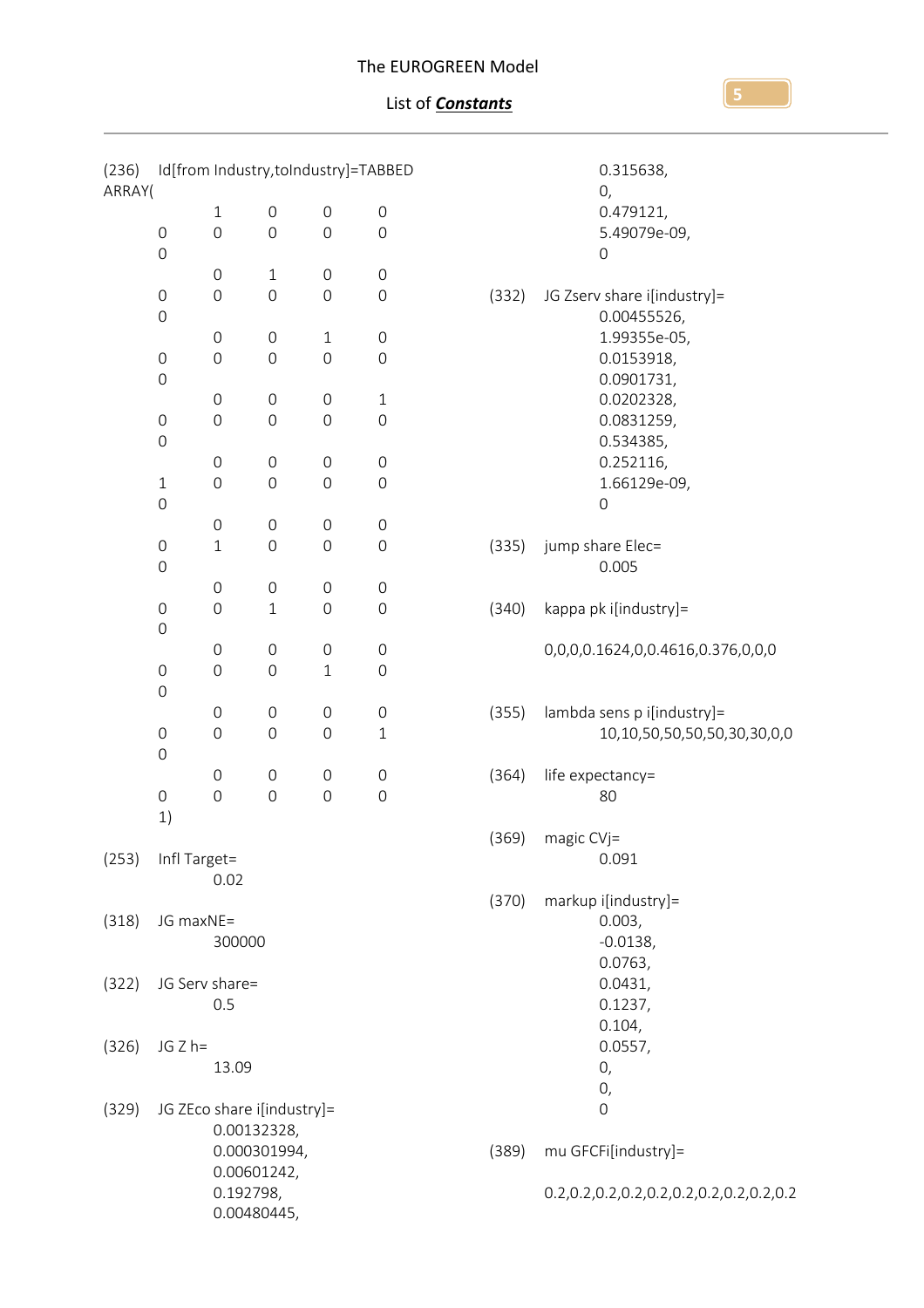| (392) | multip taxV g alpha=<br>$-550$                                                                        |       | $\,1\,$                                                                                                                                      |
|-------|-------------------------------------------------------------------------------------------------------|-------|----------------------------------------------------------------------------------------------------------------------------------------------|
| (404) | n weeks=<br>43                                                                                        | (451) | p nrg rate exog[nrg]=<br>0,0,0,0                                                                                                             |
| (414) | omega gNE j[skill]=                                                                                   | (461) | pop eq=<br>2100                                                                                                                              |
|       | 0.5,<br>0.5,<br>0.7                                                                                   | (475) | PW ratio=<br>0.799                                                                                                                           |
| (415) | omega gNU j[skill]=<br>0.15,<br>0.15,                                                                 | (501) | reproductive lifetime = 30                                                                                                                   |
|       | 0.25                                                                                                  | (516) | s Gas HH=<br>0.30142                                                                                                                         |
| (416) | omega lambda j[skill]=<br>0.7, 0.7, 0.9                                                               | (520) | s oil Elec=<br>0.003726                                                                                                                      |
| (417) | $omega =$<br>0                                                                                        | (528) | seed=<br>$\mathbf{1}$                                                                                                                        |
| (434) | p elast=<br>$\mathbf{1}$                                                                              | (529) | sens BCE=<br>0.5                                                                                                                             |
|       |                                                                                                       | (530) | sens GFCGi cash[industry]=                                                                                                                   |
| (435) | p ELG i[industry]=<br>1.04783,<br>1.38832,                                                            |       |                                                                                                                                              |
|       | 0.348861,<br>0.618738,<br>0.513925,<br>1.99795,<br>2.99241,<br>0.201499,<br>0.210256,<br>$\mathbf{1}$ | (532) | sens k uc i[industry]=<br>0.05,<br>0.05,<br>0.05,<br>0.03,<br>0.01,<br>0.02,<br>0.03,<br>0.05,                                               |
| (440) | p FF i[industry]=<br>0.304167,<br>0.772913,                                                           |       | 0.02,<br>0                                                                                                                                   |
|       | 0.709829,<br>0.210828,<br>0.0548595,<br>1.85902,<br>0.203779,<br>0.353011,<br>0.289806,               | (537) | share Ci[Agriculture]=<br>0.0166039<br>share Ci[Mining]=<br>0.000140174<br>share Ci[Fossil Energy]=<br>0.0234384<br>share Ci[Manufacturing]= |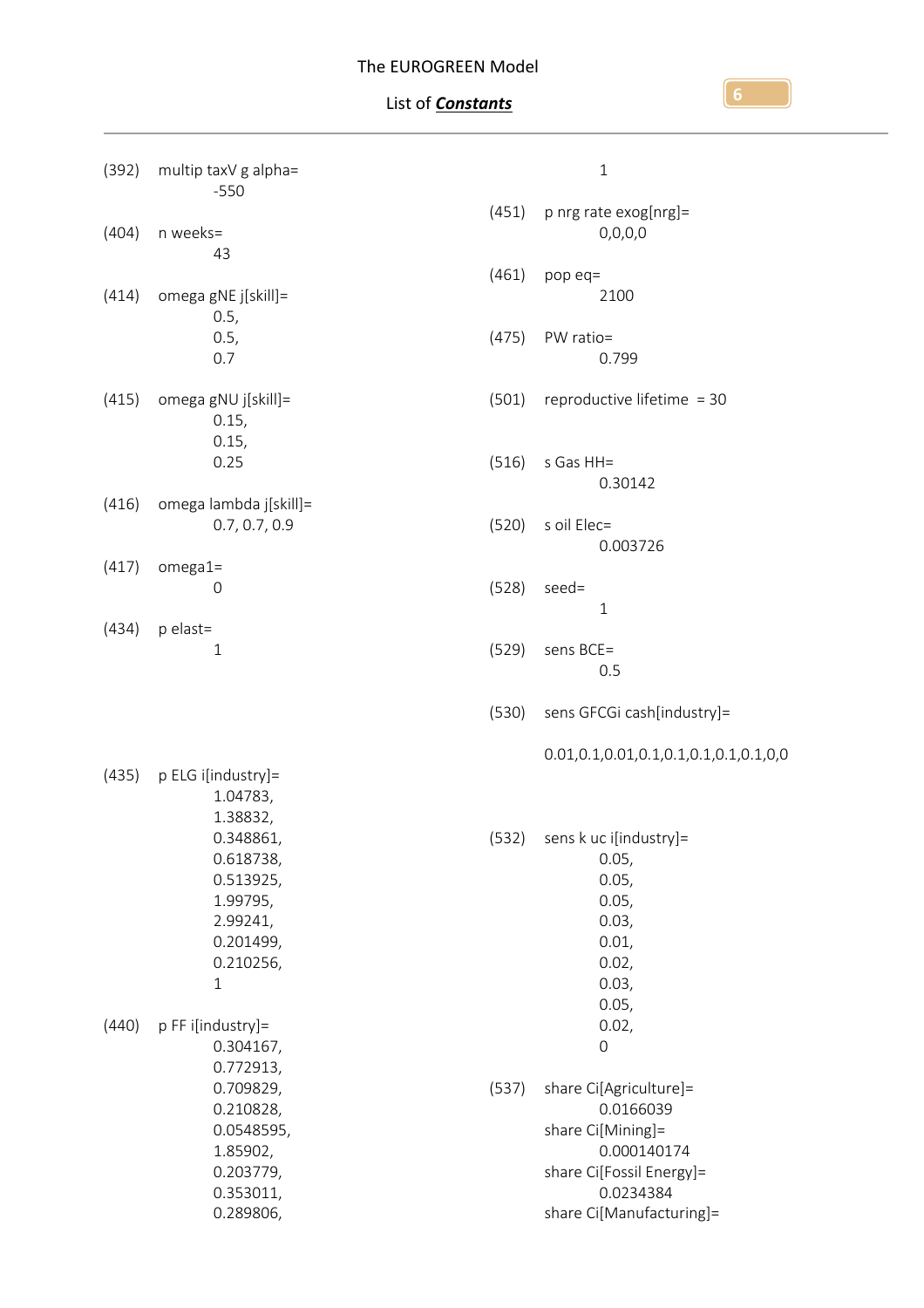### List of *Constants*

0.173117 share Ci[Electricity]= 0.0299639 share Ci[Construction]= 0.234827 share Ci[Nonfinancial and Social Economy]= 0.403315 \* (1 - MIN( SMOOTH(JG PubPriv ratio\*subs PubPriv Serv,3) ,share Services) ) share Ci[Financial sector]= 0.0506149 share Ci[Public sector]= 0.0650389 share Ci[Other]= 0.00294085 (538) share Cimp i[industry]= 0.3265, 0, 0.2487, 0.5204, 0, 0, 0.0746, 0, 0, 0 (539) share E full time i[industry]= 0.7, 0.7, 0.7, 0.7, 0.7, 0.7, 0.7, 0.7, 0.7, 0.7 (540) share Elect i[industry]= 0.198986, 0.366864, 0.598153, 0.260951, 0.901985, 0.179163, 0.0803069, 0.571632, 0.571632, 0.571632 (550) share GFCF imp i[industry]= 5.32569e-05, 8.01851e-05, 7.97326e-05, 0.102489, 0, 0, 0.0249391, 0, 0, 0 (552) share Gov C[industry]= 0, 0, 0, 0, 0, 0, 0.19279, 0, 0.806463, 0.000747403 (553) share Gov imp= 0.0311997 (567) share Services= 0.25 (572) share Vf Kap[wealth]= 0.0176702, 0.509867, 0.472463 (574) share Vjf[skill,wealth]=TABBED ARRAY( 1 0 0 0.687906 0.312094 0 0.180301 0.765709 0.0539907) (576) share Zimp ii[Agriculture, industry]= 0.0125766, 6.36127e-05,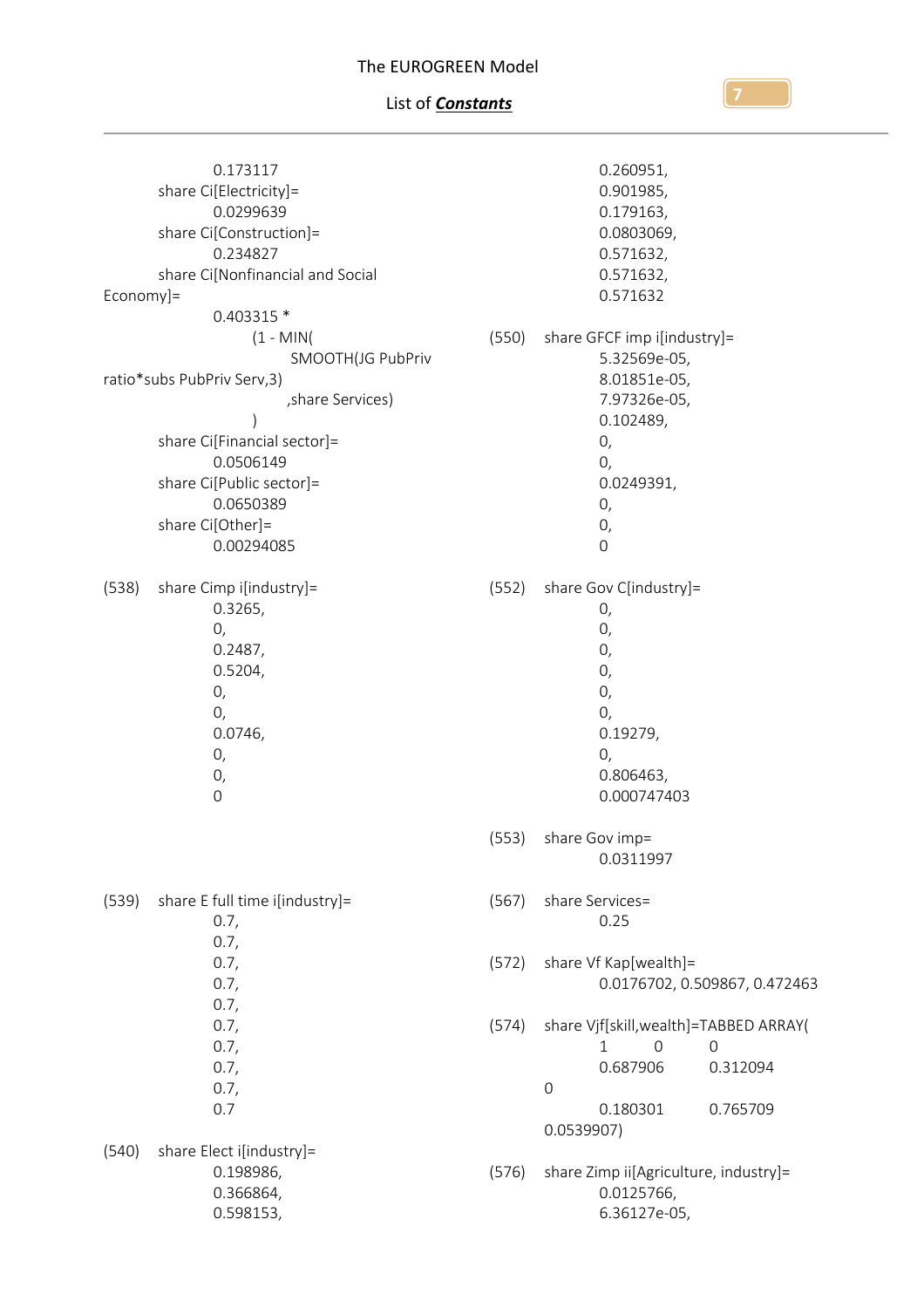0.00011268, 0.00446792, 0.00011993, 0.000206554, 0.000291762, 2.56876e-05, 4.93477e-05, 0 share Zimp ii[Mining,industry]= 0.00137329, 0.0107327, 0.368257, 0.00538495, 0.0810478, 0.00199799, 0.000218595, 4.43599e-05, 0.000220516, 0 share Zimp ii[Fossil Energy,industry]= 0.015658, 0.0135959, 0.033025, 0.0077773, 0.00402143, 0.00327355, 0.00663166, 0.000550322, 0.00166223, 0 share Zimp ii[Manufacturing,industry]= 0.0725953, 0.0925579, 0.0805233, 0.164392, 0.0389104, 0.0615788, 0.0265154, 0.00374814, 0.018303, 0 share Zimp ii[Nonfinancial and Social Economy,industry]= 0.0148958, 0.0257121, 0.0929613, 0.0277415, 0.0275472, 0.0196021, 0.0326719, 0.023365, 0.0138821, 0 (577) sigma ji[skill,industry]=TABBED ARRAY( 0.241 0.351 0.191 0.191 0.056 0.228 0.182 0.049 0.141 0.268 0.587 0.425 0.515 0.515 0.447 0.56 0.441 0.267 0.388 0.471 0.172 0.224 0.294 0.294 0.497 0.212 0.377 0.689 0.471 0.261) (579) sort order for gini[for gini]= 0 (591) subs PubPriv Serv= 1 (592) Tax BCA i[industry] :EXCEPT: [Agriculture]= Imp CO2 i[industry]\*Carbon Tax rate 2030\*act BCA Tax BCA i[Agriculture]= 0 (605) taxA E base= 0.9825 (606) taxA E rate= 0.097 (608) taxA P rate= 0.088 (610) taxA U base= 0.9825  $(611)$  taxA U rate= 0.067 (613) taxB E 2 rate= 0.14  $(614)$  taxB E 3 rate= 0.3  $(615)$  taxB E 4 rate= 0.41